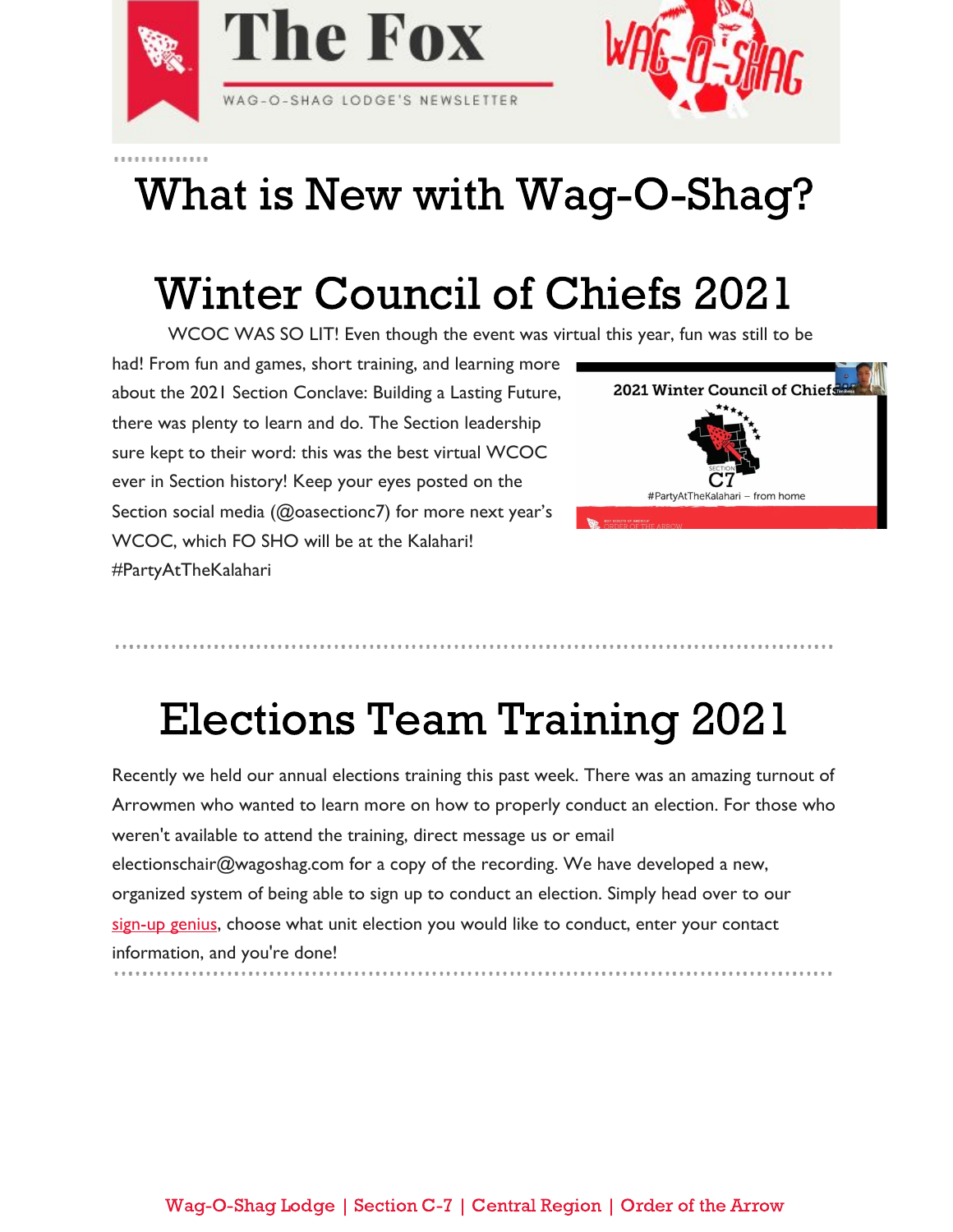#### Winter Wingding (A.K.A. Springding)

Come join the fun with Wag-O-Shag Lodge at Dave & Buster's! Winter Winding is back this year for another round of amazing Lodge fellowship and ceremonies, only this time it's Springding! Come enjoy this opportunity of UNLIMITED GAMES and delectable BBQ! We want to see each and every last one of you to experience what Dave & Buster's has to offer Wag-O-Shag Lodge! Will we see you there? More information to come.



#### Elections Galore

The Election season has officially begun! Do you remember when you were elected by your troop to join the Order? How about even your Ordeal? Well now is the time to see



other scouts have the ability to do the same! The Elections Committee is formally inviting every Arrowmen to join an election team. A team has it easy! With the pandemic still going on, a lot of the elections will be virtual, so you won't even have to leave your own home! If you have any interest in helping the Elections Committee elect new scouts into the Lodge, please follow this l[ink](https://forms.gle/nc5rbpoCh7GYXgx97) to sign up and increase the size of the OA!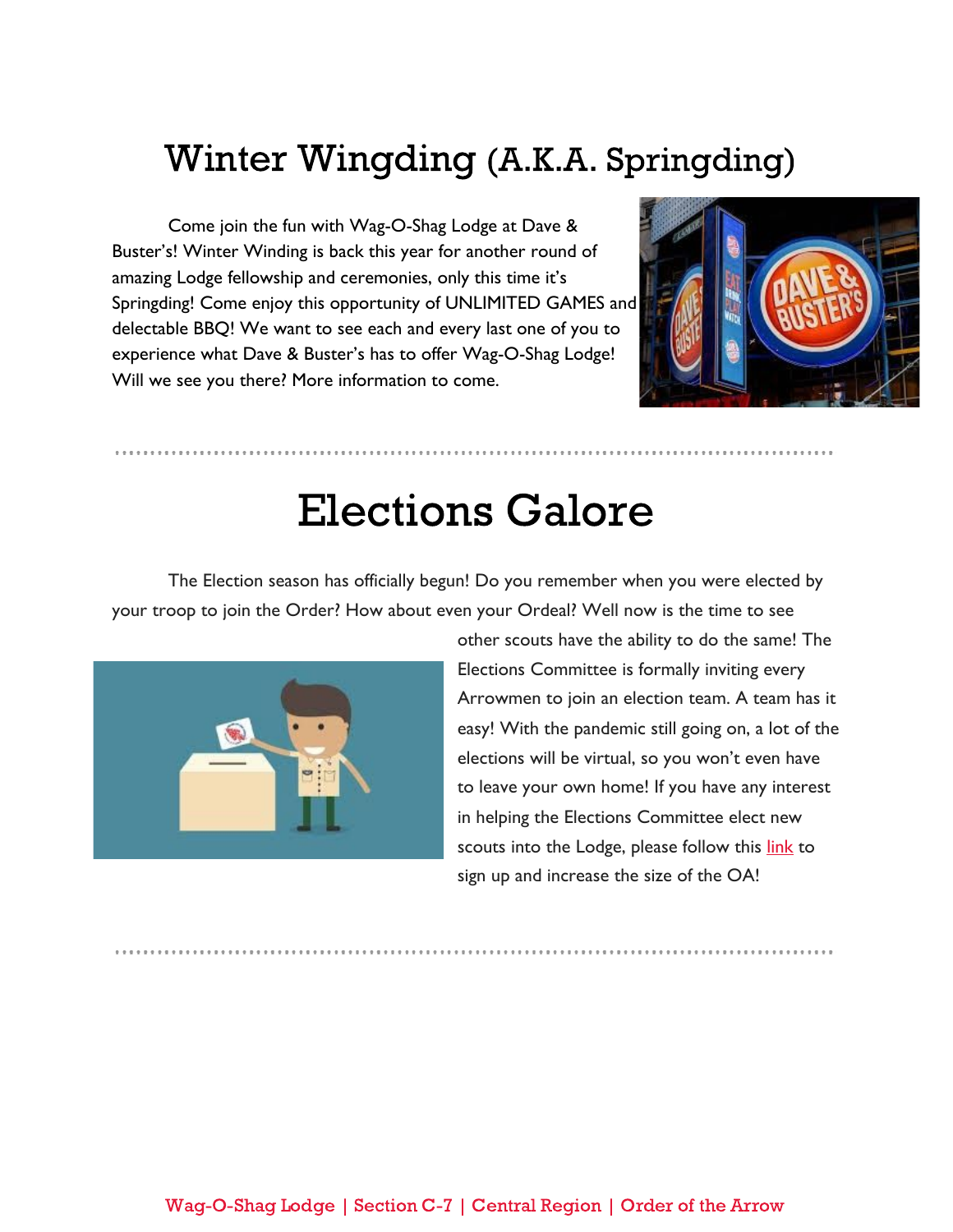#### OA Unit Reps Wanted

Any Arrowman who is their Troop, Ship, or Crew representative, we are calling to you! The Training and Outreach Committees are in the process of creating OA Rep. training to train our scouts how to communicate between the Lodge and your unit. As your responsibility to this role, we would love to see as many Arrowmen show up! This is not just for OA Reps. either! If you are an Arrowman who would love to learn how to better communicate, **Please fill out [this](https://forms.gle/vrYs5so8YGgH4Cxz6) google form** so that we can get to know you and get you more information! Remember, if you are an



OA Rep. or any scout who would like to learn how to better communicate, please consider attending. Oh! Did I mention there will be free pizza?! More information to come.

### Seeking Swag Ceremonialists!

Ceremonies are the basis for inducting new members into the Order and the first thing new Arrowmen see of the OA. We are looking for some amazing Arrowmen who would love to star in these ceremonies as the Mighty Chief, the Guard, the Guide, or the Medicine Man! If



you have any interest in being a ceremonialist, please contact our Ceremonies Chairman at **[ceremonieschair@wagoshag.com](mailto:ceremonieschair@wagoshag.com)**. Sign up soon! The spots are already being filled as you read this!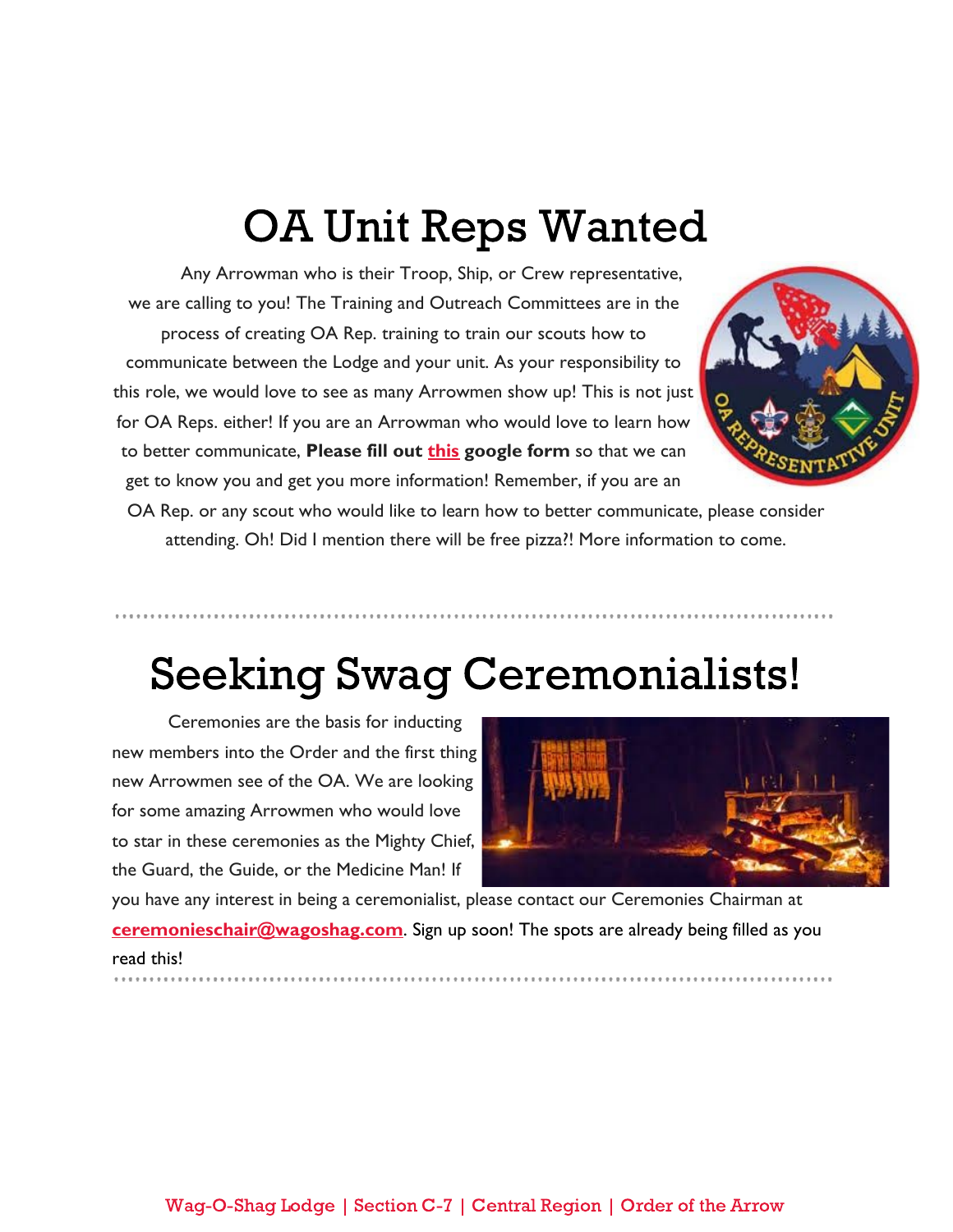#### Galaxy Fox Fun!

On Saturday the 23rd the Galaxy Fox Chapter had a morning of Cheerful service at the Food Pantry on Sentry Dr. In Waukesha. Sorting a total of 11 bins by expiration date and having a great time in the process. Looking to join in on the fun the chapters are having a joint lock-in on February 19th at adventure rock in Brookfield. More details and sign up is available on the council website. Looking forward to seeing you all there."

#### Shooting Star Fox Merch

This month, The Shining Star Fox Chapter has been working on our own specialized merchandise. Items such as shirts, hats, sweatshirts, and stickers will be available for purchase once you get the form on the bottom of this paragraph filled out. This form is a pre-order form, which means you let us know what you want to buy, and we'll get it to you! Prices are low, quality is good, and the spirit is high! [Order Form](https://forms.gle/v1ywxqd5Zt9wHgXY9)

#### Fireball 2021

Saturday February 6th will be Fireball 2021. The main event of fireball will be the massive bonfire. The fire will be a supervised, safe and controlled burn. Fireball is a day outing at Camp Long Lake starting at 9am and going till 5pm. Pizza will be provided and the event is completely free! So make sure to seize this great opportunity by being at the Camp Long Lake dining hall doors at 9am on February 6th. Sign up closes Thursday at 7. [Use this link to sign up](https://docs.google.com/forms/d/12GI2WvOBUTPKGdit_XuaxXSxrpjtNrlskDBeHLplcxs/edit)!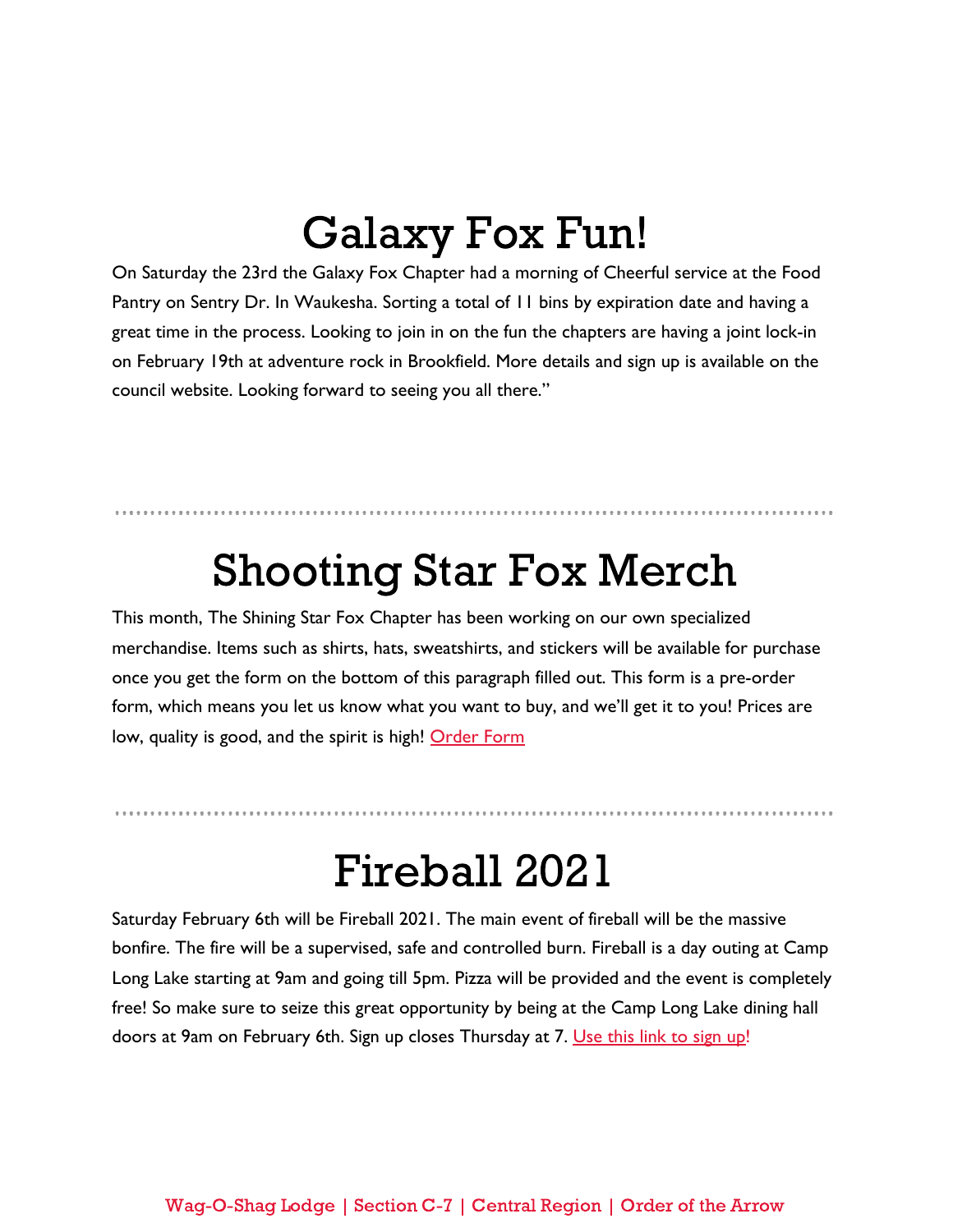#### New NLS and DYLC Dates

The dates and locations for the 2021 National Leadership Seminars and Developing Youth Leadership Conference have been released: London, OH - May 7-9, Kansas City, KS - May 21-23, and Grass Lake, MI - Oct 15-17. NLS and the DYLC are the premier leadership training programs within the Order of the Arrow. The National Leadership Seminar focuses on enhancing the leadership skills of key youth leaders and adult members, to become better leaders inside Scouting and within the greater community. The Developing Youth Leadership Conference focuses on growing the skills and knowledge of adult



NATIONAL LEADERSHIP SEMINA

advisers to develop youth leadership at all levels. Learn more at [central.oa-bsa.org/nls/](https://central.oa-bsa.org/nls/).

# OA High Adventure in 2021

This summer, YOU have the opportunity for a trip of a lifetime - to attend a National High Adventure Base for a discounted price through OA High Adventure. OA High Adventure is a program exclusive to only Arrowmen across our nation. There are treks varying from just \$200 in Northern Tier up to \$500 in Seabase. See the attached flyer for all five of the different programs OAHA offers. This is by far the best way to experience a National High Adventure Base. You meet other Arrowmen from across the nation, contribute exciting service like trail building the first half of your trek, and then get to go above and beyond the normal high adventure program for the second half. For more information, visit [oa-bsa.org/high-adventure](http://oa-bsa.org/high-adventure). To sign up now, go to [registration.oa-bsa.org.](http://registration.oa-bsa.org/) Be brave, adventurous, and come on OA High Adventure!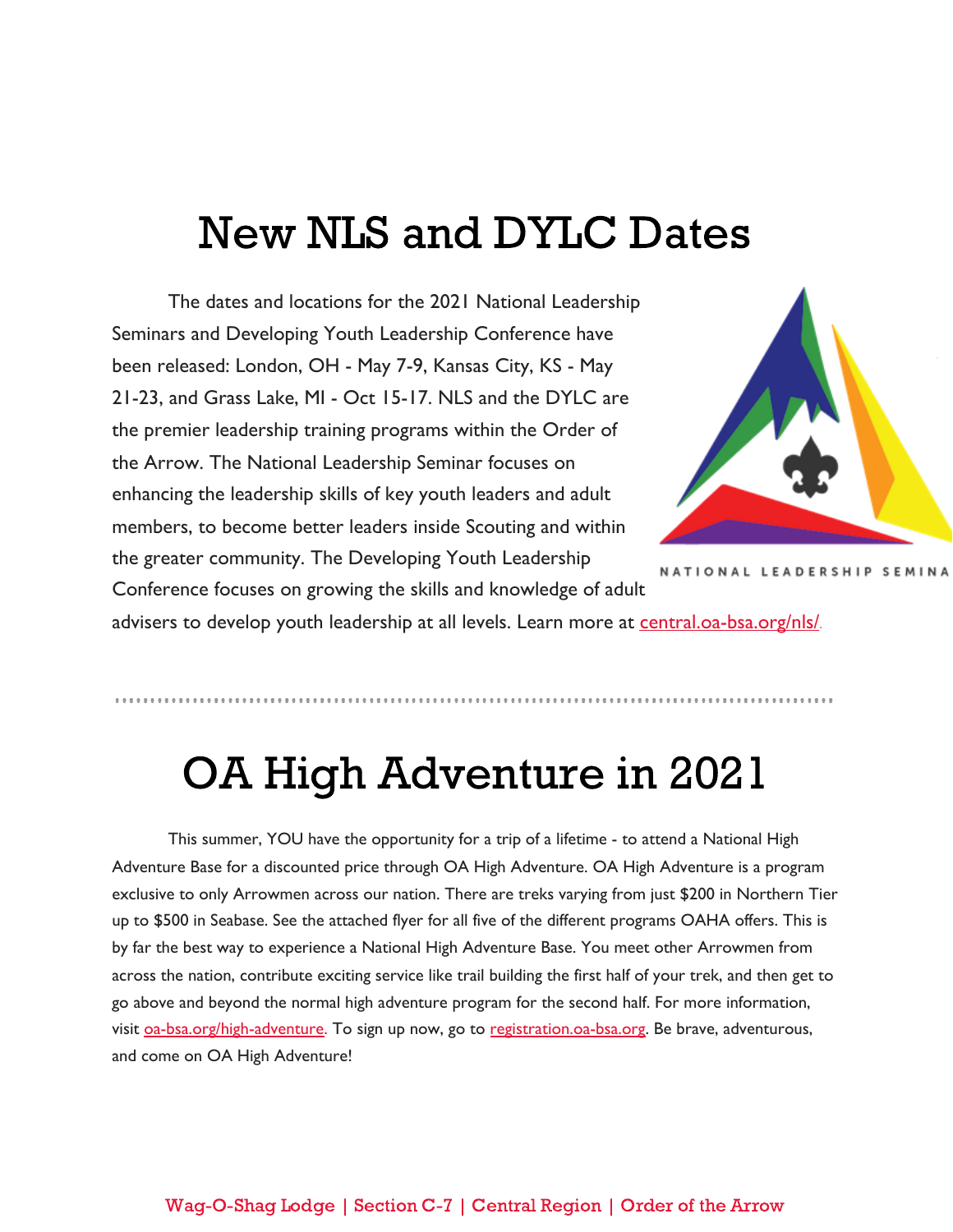#### Contact Our Officers!

Lodge Chief | Collin Welke | [lodgechief@wagoshag.com](mailto:lodgechief@wagoshag.com) Lodge Vice Chief | Blake Stephens | [lodgevicechief@wagoshag.com](mailto:lodgevicechief@wagoshag.com) Lodge Secretary | Mike Penn | [lodgesecretary@wagoshag.com](mailto:lodgesecretary@wagoshag.com) Lodge Treasurer | Liam Hughes | [lodgetreasurer@wagoshag.com](mailto:lodgetreasurer@wagoshag.com)